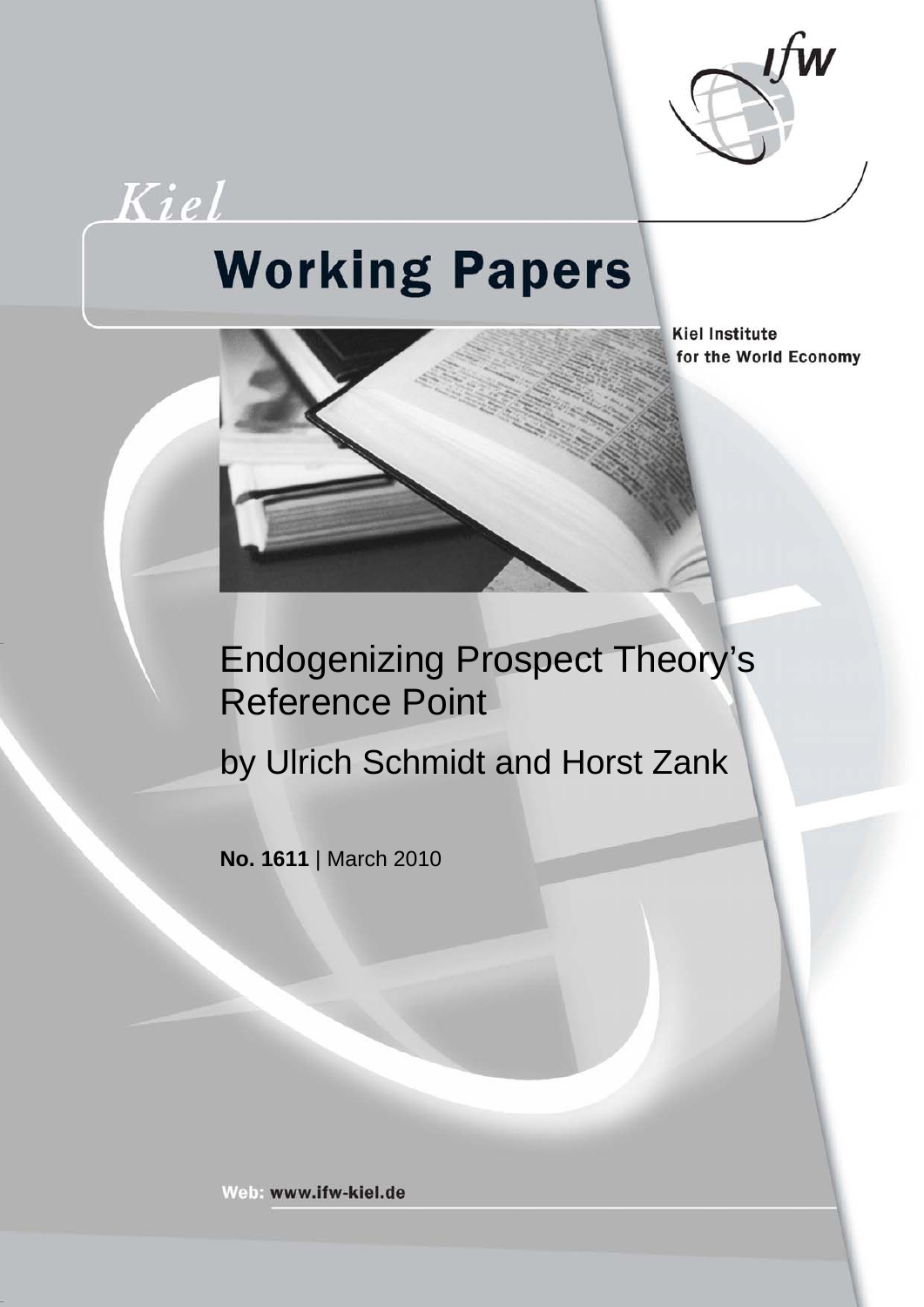Kiel Working Paper No. 1611 | March 2010

#### **Endogenizing Prospect Theory's Reference Point**

Ulrich Schmidt and Horst Zank

Abstract:

In previous models of (cumulative) prospect theory reference-dependence of preferences is imposed beforehand and the location of the reference point is exogenously determined. This note provides a foundation of prospect theory, where reference-dependence is derived from preference conditions and a unique reference point arises endogenously.

Keywords: prospect theory, reference point, diminishing sensitivity, loss aversion

JEL classification: D81

**Ulrich Schmidt**  Kiel Institute for the World Economy 24100 Kiel, Germany Telephone: +49 431 8814-337 E-mail: uschmidt@bwl.uni-kiel.de

#### **Horst Zank**

**Economics** School of Social Sciences The University of Manchester Oxford Road Manchester M13 9PL, United Kingdom Telephone: +44 161 275-4872 E-mail: horst.zank@manchester.ac.uk

*The responsibility for the contents of the working papers rests with the author, not the Institute. Since working papers are of a preliminary nature, it may be useful to contact the author of a particular working paper about results or caveats before referring to, or quoting, a paper. Any comments on working papers should be sent directly to the author.* 

*Coverphoto: uni\_com on photocase.com* 

\_\_\_\_\_\_\_\_\_\_\_\_\_\_\_\_\_\_\_\_\_\_\_\_\_\_\_\_\_\_\_\_\_\_\_\_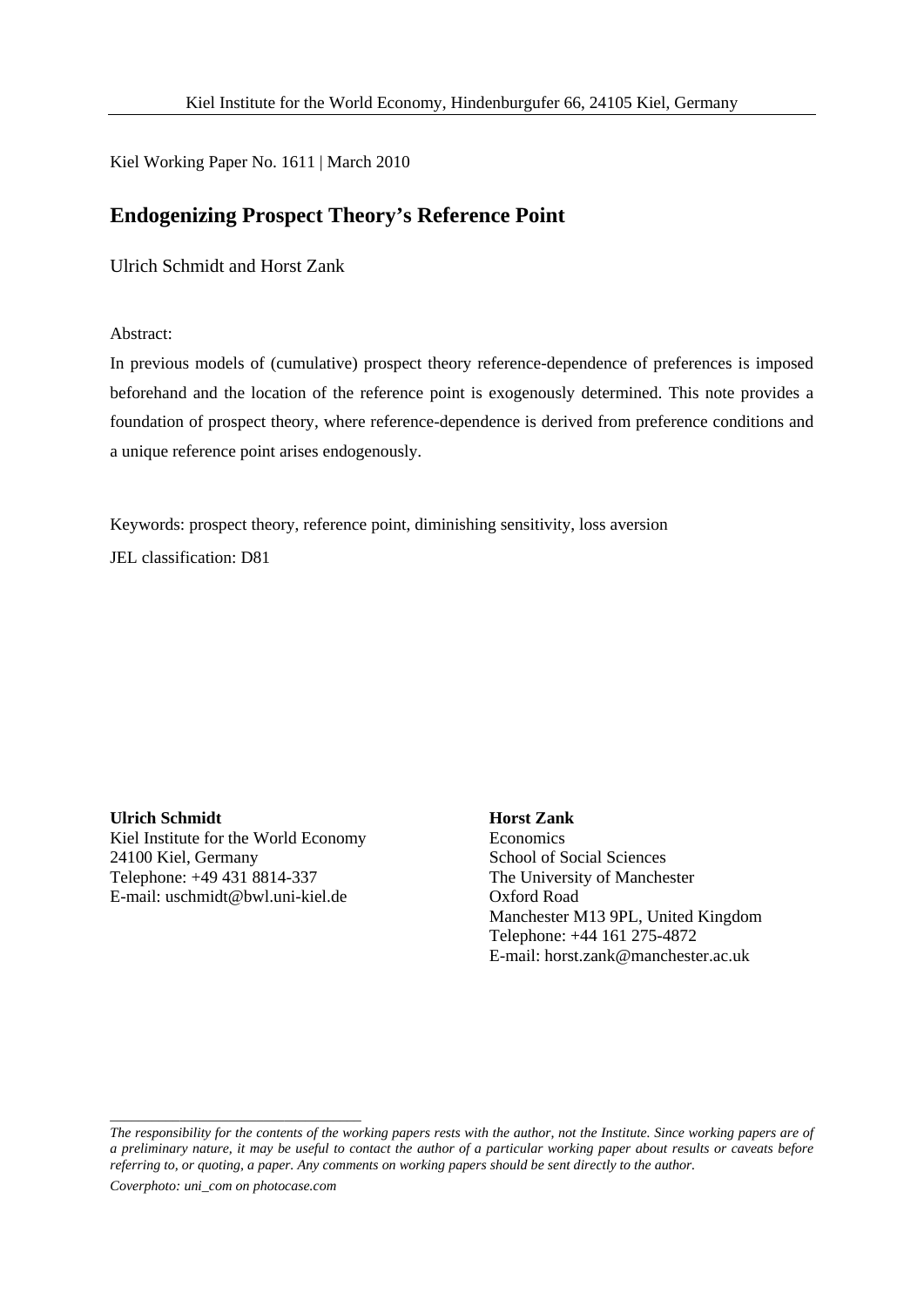## Endogenizing Prospect Theory's Reference Point

by Ulrich Schmidt<sup>a</sup> and Horst Zank<sup>b,</sup> <sup>∗</sup>

<sup>a</sup>Department of Economics, Christian-Albrechts-Universität zu Kiel and Kiel Institute

for the World Economy, Germany.

bEconomics, School of Social Sciences, The University of Manchester, United Kingdom.

12 March 2010

Abstract. In previous models of (cumulative) prospect theory reference-dependence of preferences is imposed beforehand and the location of the reference point is exogenously determined. This note provides a foundation of prospect theory, where reference-dependence is derived from preference conditions and a unique reference point arises endogenously.

Keywords: prospect theory, reference point, diminishing sensitivity, loss aversion.

Journal of Economic Literature Classification Numbers: D81.

<sup>∗</sup>Correspondence: Horst Zank, Economics, The University of Manchester, Oxford Road, Manchester M13 9PL, United Kingdom; Telephone: ++44 161 275 4872, Fax: ++44 161 275 4812, E-mail: horst.zank@manchester.ac.uk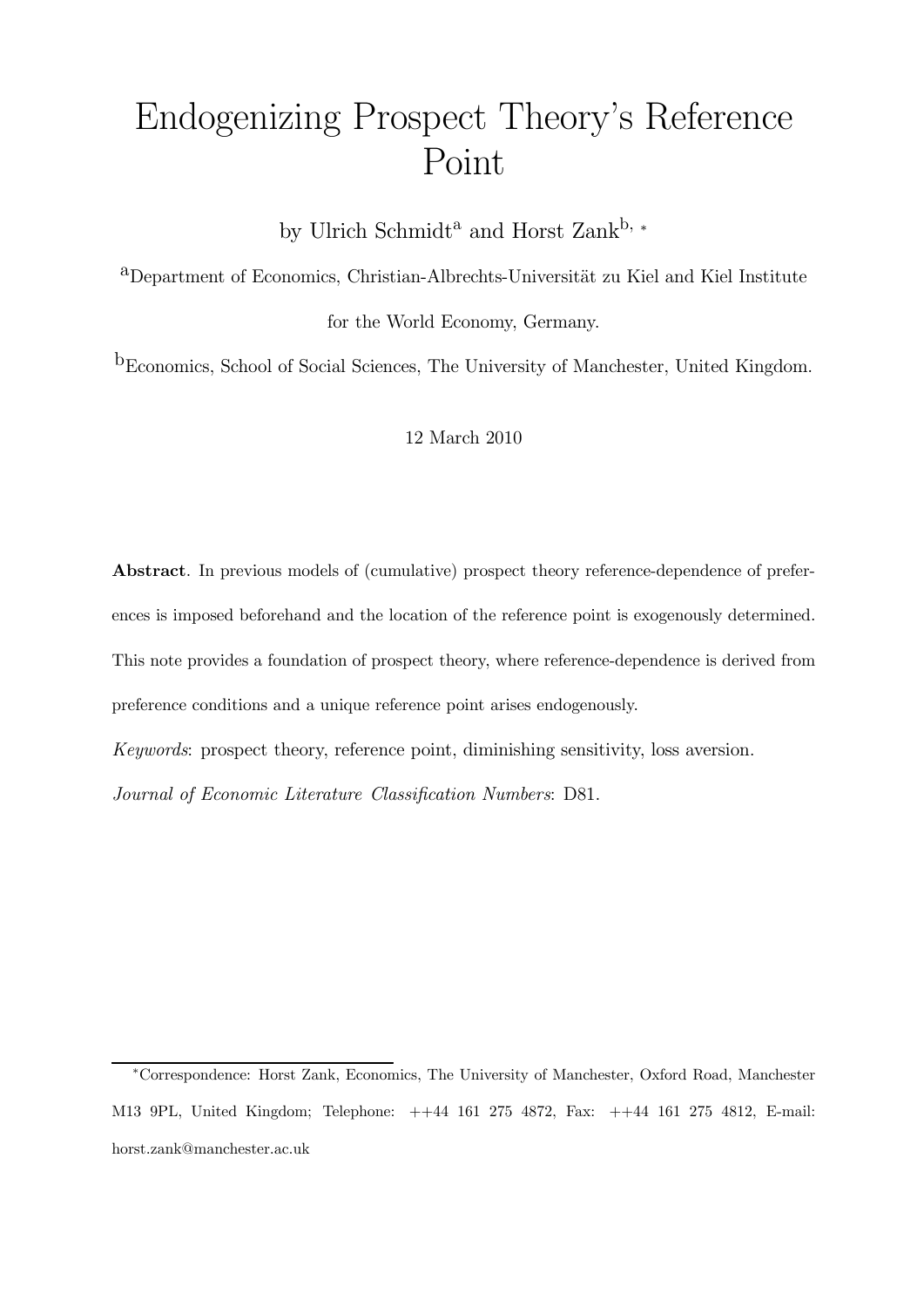#### 1 Introduction

Prospect theory is currently one of the most influential models of decision making under uncertainty and has been applied in various fields like finance, consumer choice, and political decision making. Apart from probability weighting, the central innovation of prospect theory is reference-dependence. Reference-dependence means that people do not evaluate final outcomes but instead they base decisions on gains and losses relative to a reference point. Empirically well documented facts supporting reference-dependence comprise diminishing sensitivity (people are more sensitive to changes near their reference points than to changes remote from it) and loss aversion (a negative deviation from the reference point has a higher impact than a positive deviation of equal size).

Unlike original prospect theory (Kahneman and Tversky, 1979), modern variants like cumulative prospect theory and the rank- and sign-dependent utility model (Luce, 1991; Luce and Fishburn, 1991; Tversky and Kahneman 1992; Wakker and Tversky 1993; Chateauneuf and Wakker 1999; Luce, 2000; Zank, 2001; Wakker and Zank 2002; Schmidt and Zank 2009) have been derived from behavioural foundations in terms of preference conditions. Behavioural foundations are desirable because they reveal the underlying assumptions of a model and set the ground for its empirical testing.

It can be argued that the existing axiomatizations of prospect theory (PT) should be extended. One reason, already noted in the literature, is the fact that the reference point is assumed to be given exogenously. While this may have some advantages, models with an endogenous reference point (e.g., Köszegi and Rabin 2006, 2007) have additional flexibility for analyzing behaviour. In our view there exists a second important and possibly more fundamental issue: current axiomatizations of PT assume the existence of a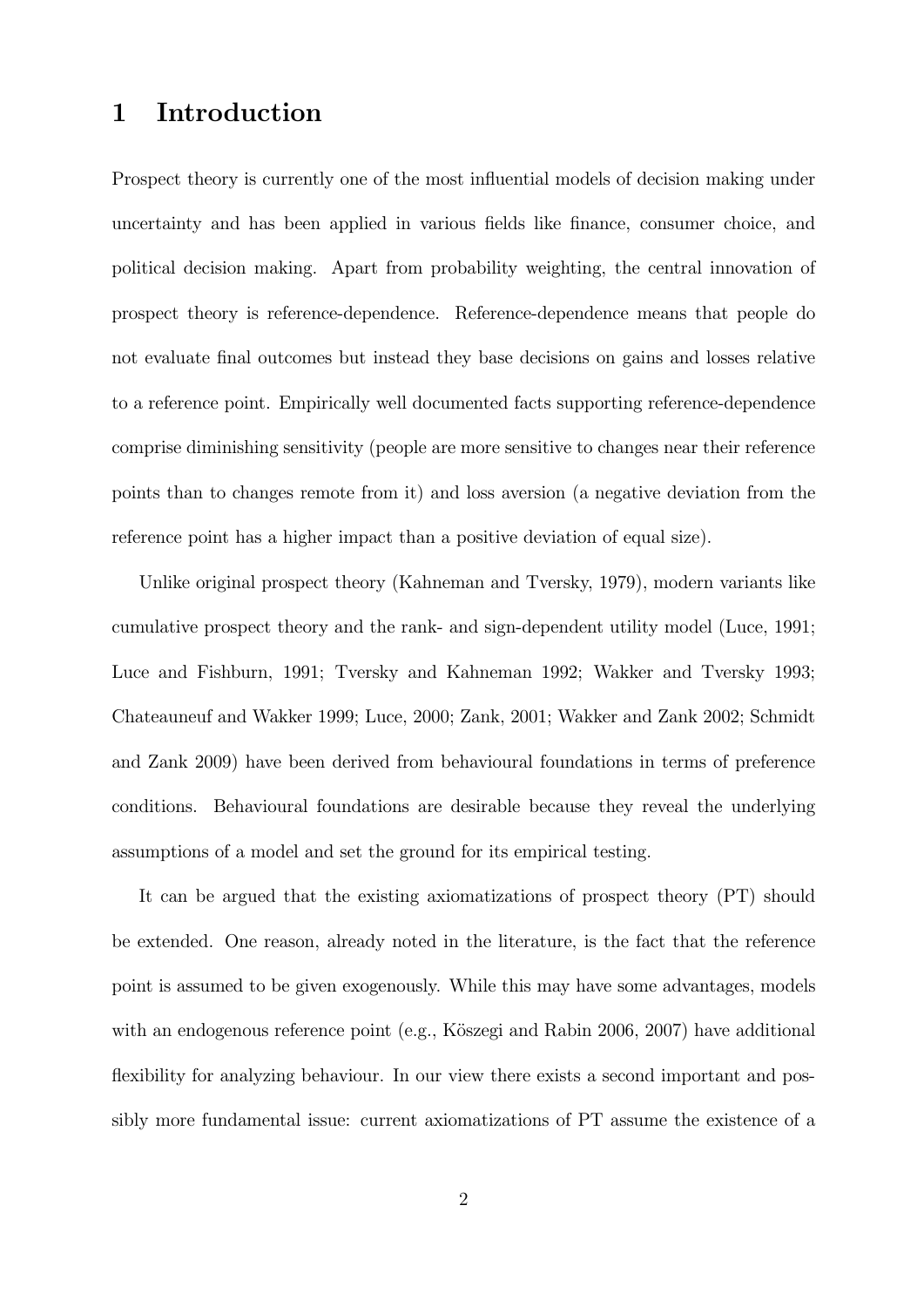preference relation defined on gains and losses relative to an exogenously fixed reference point and then impose behavioural conditions on this (reference-dependent) preference relation. This means that reference-dependence is not derived form preference conditions but is assumed beforehand and could be regarded as an ad hoc assumption. As a consequence, PT can neither be tested nor applied to concrete choice problems without making prior assumptions about the location of the reference point. This is sometimes interpreted as a major shortcoming of prospect theory (e.g., Fudenberg (2006), Footnote 2 on page 696; see also Pesendorfer (2006) for a discussion).

The goal of the present note is to derive a new foundation for the model. We call the new approach endogenous prospect theory (EPT) because reference-dependence is not assumed beforehand but derived from a behavioural foundation. Our preferences conditions imply the existence of a reference point and determine the location of the reference point endogenously. This requires a criterion for identifying the location of the reference point since reference-dependence becomes meaningless if behavior would not change at the reference point. As mentioned above, according to previous models of prospect theory two criteria can be used to identify the reference point, diminishing sensitivity and loss aversion. In EPT we focus on diminishing sensitivity. Evidence supporting diminishing sensitivity has frequently been reported (Kahneman and Tversky, 1979; Tversky and Kahneman, 1981, 1992; Hershey and Schoemaker, 1985; Budescu and Weiss, 1987; Camerer, 1989; Currim and Sarin, 1989; Heath, Huddart, and Lang, 1999; Luce, 2000; Abdellaoui, 2000; Abdellaoui, Vossmann, and Weber, 2005; Abdellaoui, Bleichrodt, and Paraschiv, 2007; studies in the field of neuroeconomics include Dickhaut et al., 2003; de Martino et al., 2006). The alternative approach, using loss aversion to identify the reference point, is left for future research. The implementation of this approach might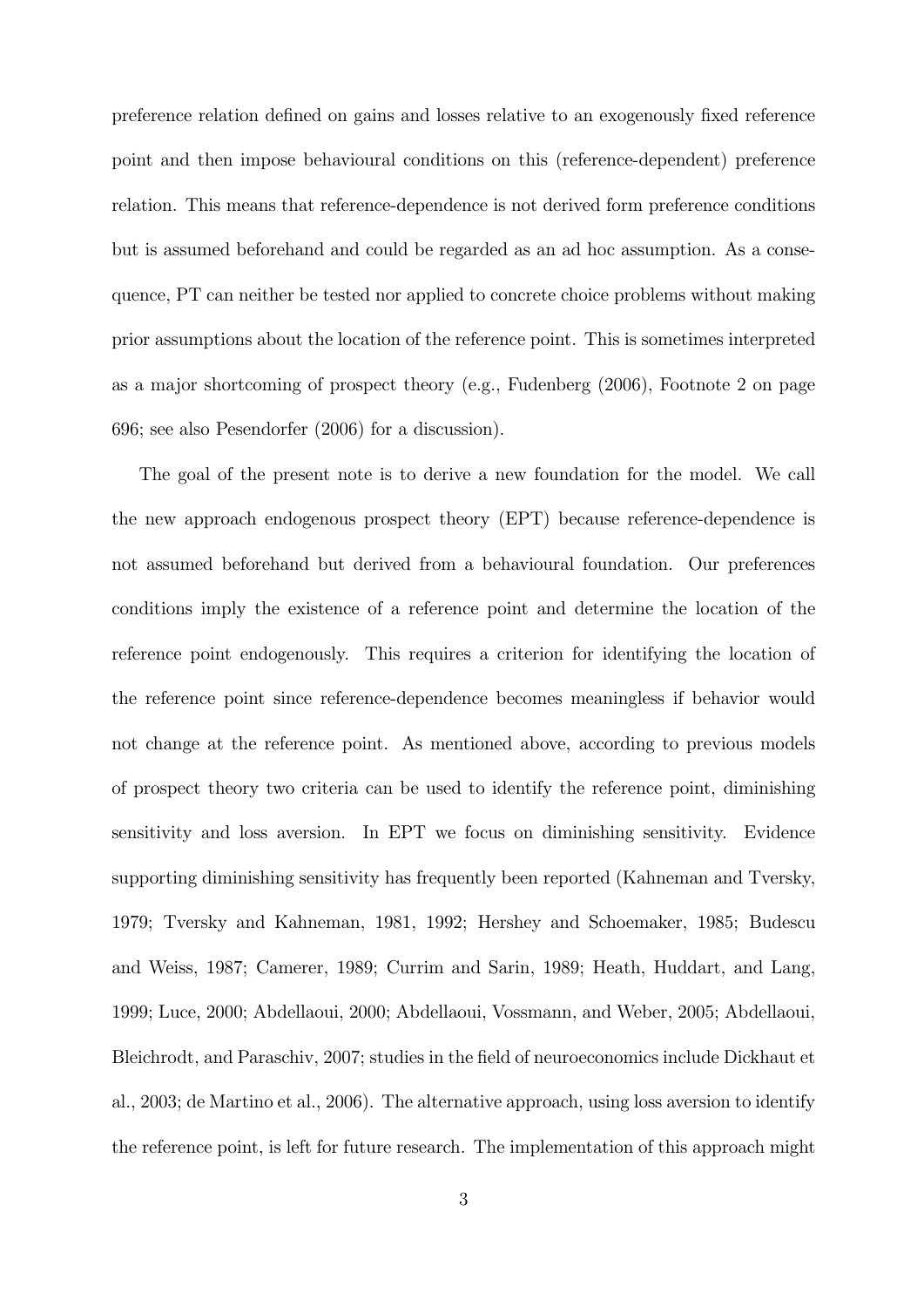not be straightforward. For example, loss aversion implies the existence of a kink at the reference point which needs to be distiguished from possible genuine kinks of the utility function. Further, there exist different definition of loss aversion in the literature (for an overview see Abdellaoui, Bleichrdot, and Paraschiv, 2007), and behavioral foundations of these definitions of loss aversion are often missing or have model-dependent implications (Schmidt and Zank, 2005, 2008). Nonetheless, loss aversion is an important feature of PT and is incorporated in our model.

The next section introduces our framework of decision making under uncertainty and some basic concepts. Section 3 contains our behavioral conditions and the main result: By imposing our central axiom —termed consistent diminshing sensitivity— referencedependence arises endogenously in our model and the reference point is located at the position at which sensitivity towards changes in outcomes is maximal. Concluding remarks are presented in Section 4.

#### 2 Notation and Basic Concepts

We analyze decision problems under uncertainty and consider a finite set  $S$  of states of nature.<sup>2</sup> That is,  $S = \{s_1, \ldots, s_n\}$  for a natural number  $n \geq 3$ , and  $\mathcal{A} = 2^S$  is the algebra of subsets of S. Elements of  $A$  are called *events*. An act  $f$  assigns to each state a real valued *outcome*. The set of acts  $\mathcal F$  can be identified with the Cartesian product space  $\mathbb R^n$ . and hence, we write  $f = (f_1, \ldots, f_n)$ , where  $f_i$  is short for  $f(s_i)$ . An act f is rank-ordered if its outcomes are ordered from best to worst:  $f_1 \geq \cdots \geq f_n$ . For each act f there exists

 $2$ Our results can be extended to infinite state spaces by using tools presented in Wakker (1993). Identical results for the case of decision under risk, that is, when (objective) probabilities are given, can be derived by applying the procedure of Köbberling and Wakker (2003, Section 5.3).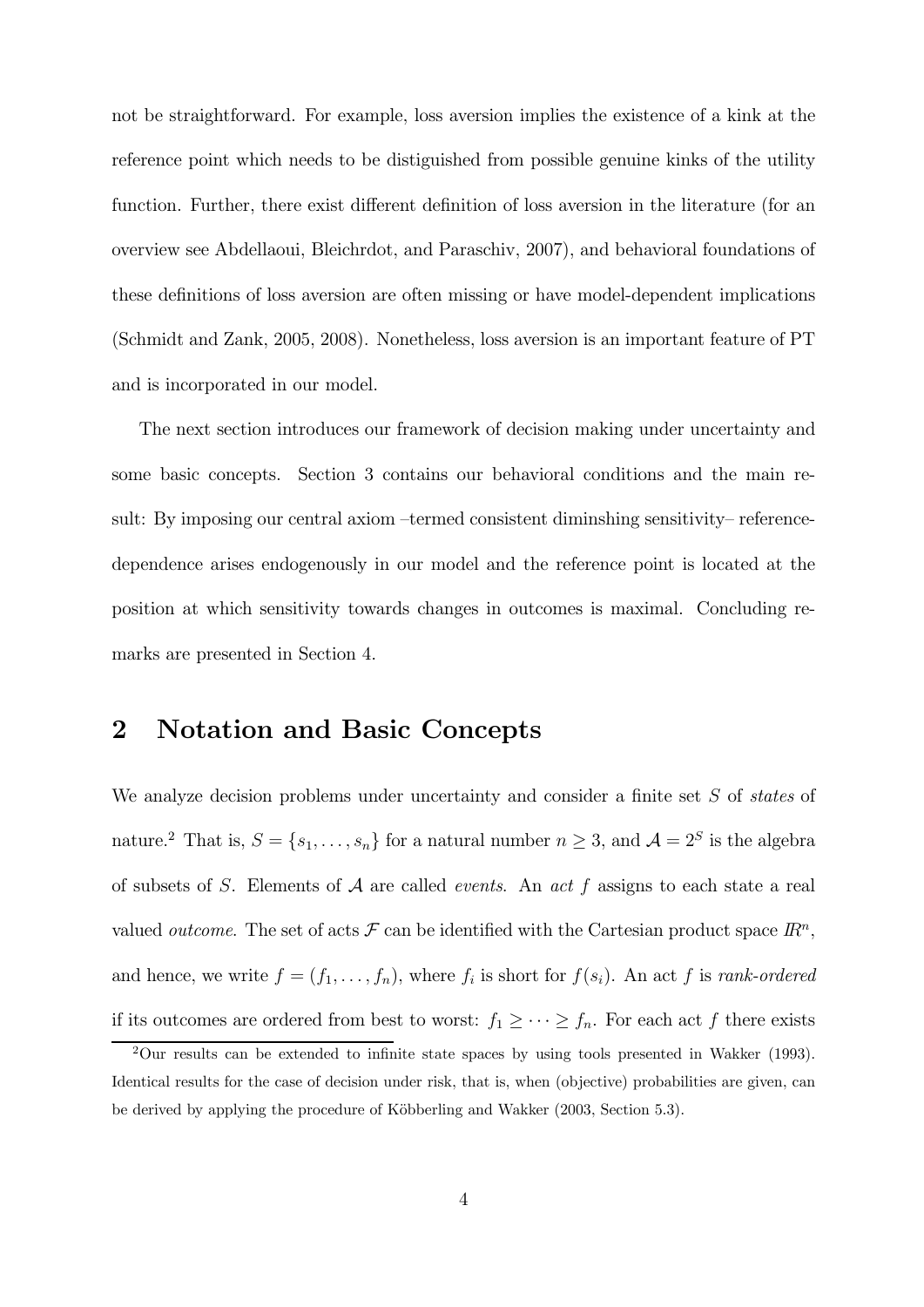a permutation  $\rho$  of  $\{1, \ldots, n\}$  such that  $f_{\rho(1)} \geq \cdots \geq f_{\rho(n)}$ , i.e. such that the outcomes are rank-ordered with respect to  $\rho$ . For each permutation  $\rho$  of  $\{1, \ldots, n\}$  the set  $\mathbb{R}^n_\rho$  consists of those acts which are rank-ordered with respect to  $\rho$ . Acts that can be rank-ordered with respect to the same permutation are called *comonotonic*.

We use the notation  $f_{E}g$  for an act that agrees with the act f on event E and with the act g on the complement  $E^c$ . Also, we use  $h_i f$  instead of  $h_{\{s_i\}} f$  for any state  $s_i \in S$ . Sometimes we identify constant acts with the corresponding outcome. We may thus write  $f_{E}x$  for an act agreeing with  $f$  on  $E$  and giving outcome  $x$  for states  $s \in E^{c}$ .

We consider a preference relation  $\succcurlyeq$  on the set of acts. As usually,  $f \succcurlyeq g$  means that act f is weakly preferred to act g. The symbols ≻ and  $\sim$  denote strict preference and indifference, respectively. The preference relation  $\succeq$  is a *weak order* if it is *complete*  $(f \succcurlyeq g$  or  $g \succcurlyeq f$  for any acts  $f, g$ ) and transitive. A functional  $V : \mathcal{F} \to \mathbb{R}$  represents the preference relation  $\succcurlyeq$  if for all  $f, g \in \mathcal{F}$  we have  $f \succcurlyeq g \Leftrightarrow V(f) \geqslant V(g)$ .

An example of a representing functional is Choquet expected utility (CEU) introduced by Schmeidler (1989) and Gilboa (1987). It extends the classical subjective expected utility of Savage  $(1954)$  by introducing a non-additive measure for events: a *capacity v* satisfies  $v(S) = 1$ ,  $v(\emptyset) = 0$ , and  $v(A) \ge v(B)$  if  $A \supseteq B$  and  $A, B \in \mathcal{A}$ . A capacity v is strictly monotonic if  $v(A) > v(B)$  for  $A \supsetneq B$  and  $A, B \in \mathcal{A}$ .

Choquet expected utility holds if the preference relation can be represented by the functional

$$
CEU(f) = \sum_{i=1}^{n} U(f_i)\pi_i \quad \text{with} \quad \pi_i = v(\{s_{\rho(1)}, \dots, s_{\rho(i)}\}) - v(\{s_{\rho(1)}, \dots, s_{\rho(i-1)}\}). \tag{1}
$$

The strictly increasing and continuous *utility*,  $U$ , is cardinal (i.e., it can be replaced by a positive linear transformation of  $U$ ) and the capacity,  $v$ , is unique. In terms of behavioral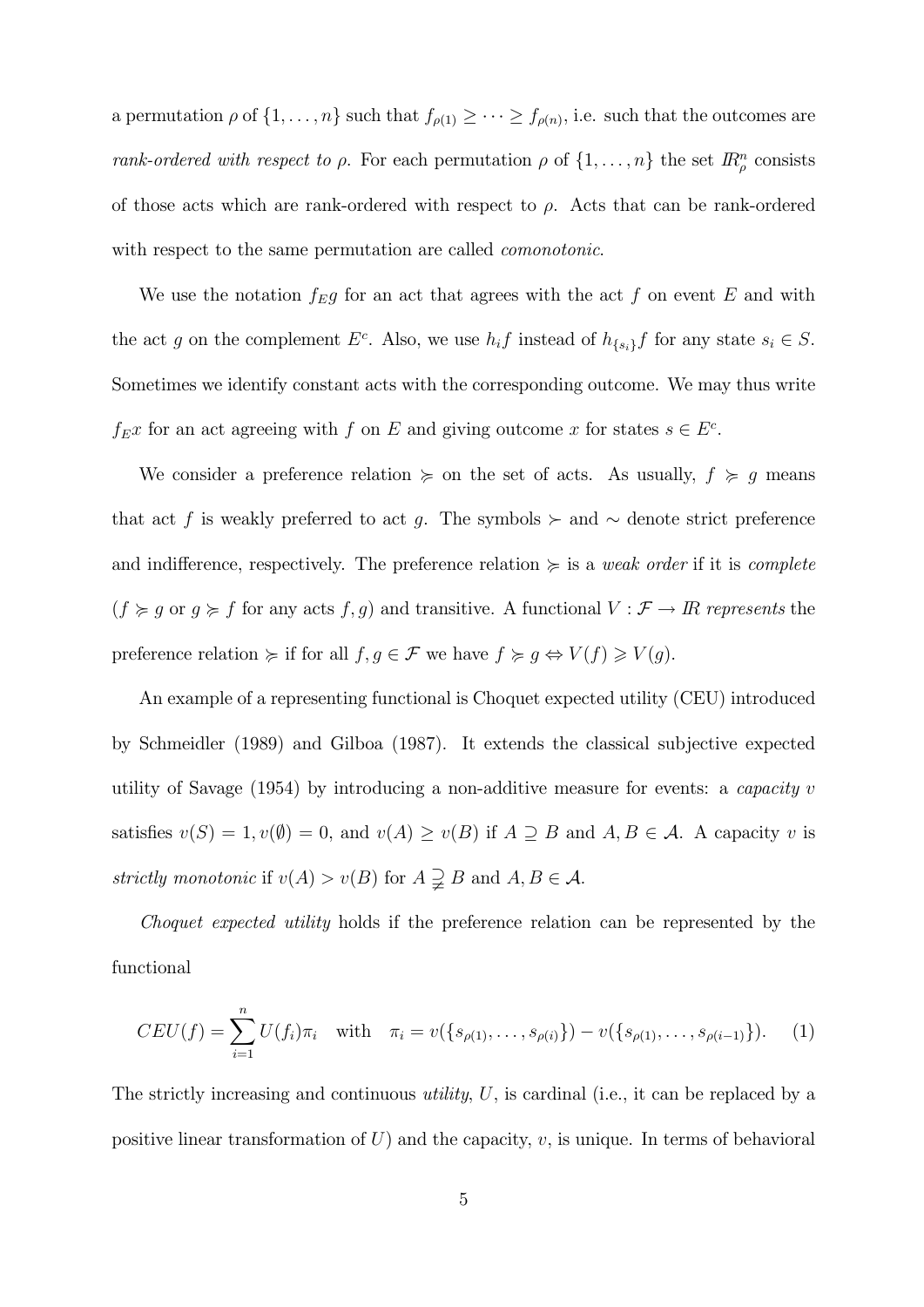conditions, CEU can be derived by restricting Savage (1954)'s sure-thing principle to acts which are pairwise comonotonic, and further by requiring a consistent ordering of utility differences accross states (see Köbberling and Wakker 2003).

Prospect theory generalizes CEU by introducing a reference-point  $r$ , which may impact on utility and capacity. In all axiomatic work we are aware of, the existence and location of this reference-point is assumed exogenously. Formally, previous models considered a preference relation  $\succcurlyeq_r$  on acts with outcomes being deviations from r, i.e. for the act f the outcome  $f_i$  is interpreted as gain (loss) if it is better (worse) than  $r$ .

*Prospect Theory* (PT) holds if the representing functional for  $\succcurlyeq_r$  has the form

$$
PT(f) = \sum_{i=1}^{n} U(f_i) \pi_i,
$$
  
with  $\pi_i = \begin{cases} v^+(\{s_{\rho(1)}, \ldots, s_{\rho(i)}\}) - v^+(\{s_{\rho(1)}, \ldots, s_{\rho(i-1)}\}) & \text{if } f_i \ge r \\ v^-(\{s_{\rho(i)}, \ldots, s_{\rho(n)}\}) - v^-(\{s_{\rho(i+1)}, \ldots, s_{\rho(n)}\}) & \text{if } f_i \le r \end{cases}$ .

The two (possibly different) capacities  $v^+$  and  $v^-$  are uniquely determined and the utility is a ratio scale (i.e., unique up to multiplication by a positive constant) as it is fixed at the reference-point, i.e.,  $U(r) = 0$ .

#### 3 A New Foundation for Prospect Theory

Let us first recall some standard properties for the preference  $\succeq$ , before we introduce the main preference condition that allows identifying the reference-point. The preference relation  $\succcurlyeq$  on F satisfies monotonicity if  $f \succ g$  whenever  $f_i \ge g_i$  for all states  $s_i$  with a strict inequality for at least one state. By employing this condition we ensure that the capacities, derived later, are stictly monotone because monotonicity excludes null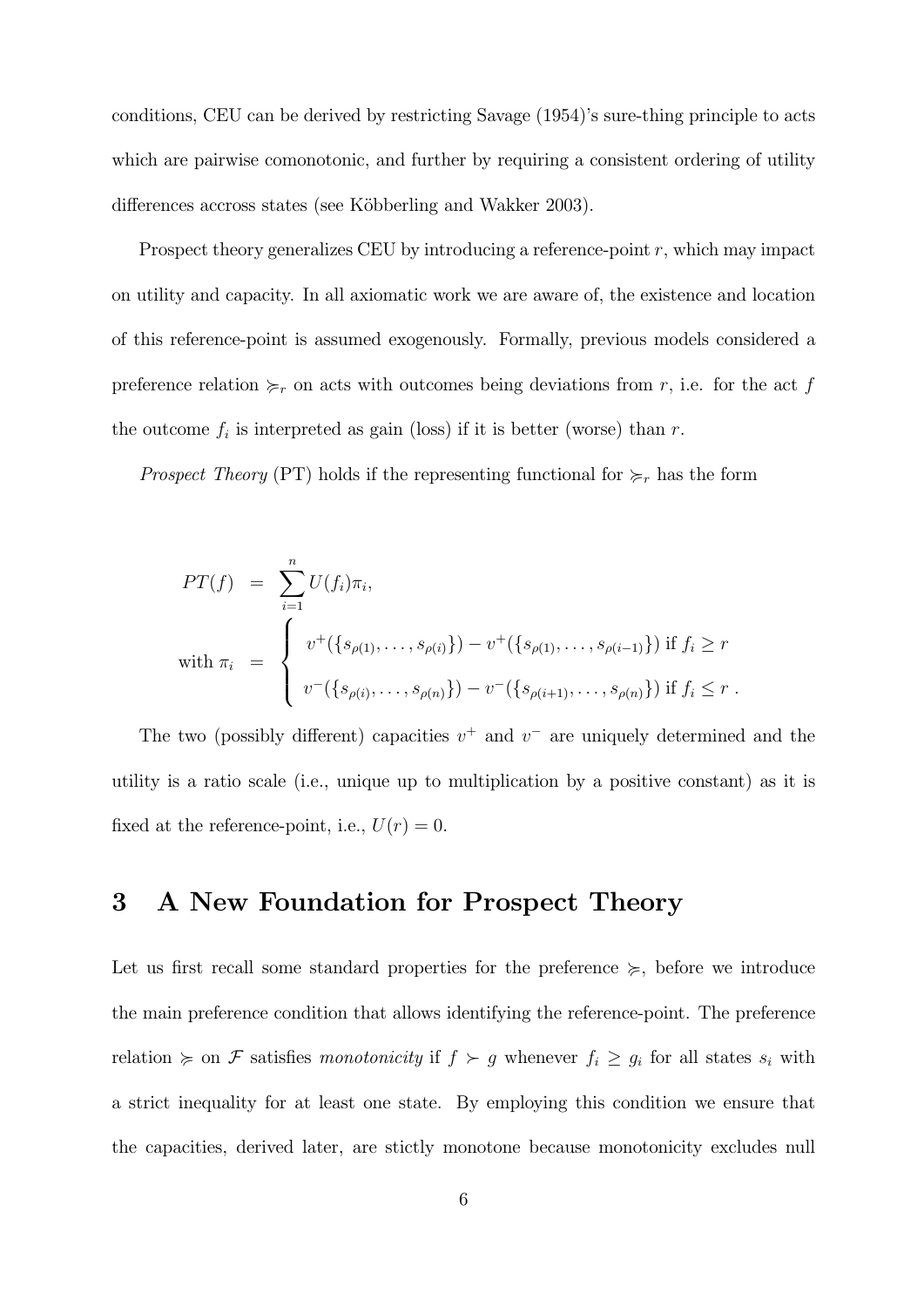states, that is, states where the preference is independent of the magnitude of outcomes. Formally, a state  $s_i$  is *null* if  $x_i f \sim y_i f$  for all acts f and all outcomes  $x, y$ .

The continuity condition defined here is continuity with respect to the Euclidean topology on  $\mathbb{R}^n$ :  $\succcurlyeq$  satisfies *continuity* if for any act  $f$  the sets  $\{g \in \mathcal{F} | g \succcurlyeq f\}$  and  ${g \in \mathcal{F} | g \preccurlyeq f}$  are closed subsets of  $\mathbb{R}^n$ .

In what follows we use several indifferences of the form  $x_i f \sim y_i g$  with the assumption that all acts involved in such indifferences are rank-ordered with respect to the same permutation  $\rho$ . We can now introduce the main condition in the paper: *consistent diminishing sensitivity* holds if for each outcome  $x$  one of the following holds:

(I) for any  $w, z, y > x$ 

if 
$$
x_j f \sim y_j g
$$
 and  $z_j f \sim w_j g$ ,  
\nthen  $w - z > y - x$   
\nand further  $x_i f' \sim y_i g'$  implies  $z_i f' \sim w_i g'$ ; or

(II) for any  $w, z, y < x$ 

if  $x_j f \sim y_j g$  and  $z_j f \sim w_j g$ , then  $z - w > x - y$ and further  $x_i f' \sim y_i g'$  implies  $z_i f' \sim w_i g'$ .

In the presence of weak order, monotonicity and continuity, one can always find acts  $f$ and g and distinct outcomes  $w, z, y, x$  such that the indifferences  $x_j f \sim y_j g$  and  $z_j f \sim w_j g$ hold. The first indifference says that the difference in preference between  $f$  and  $q$  outside state  $j$  is off-set by receiving  $x$  and  $y$ , for the respective acts, if state  $j$  occurs. The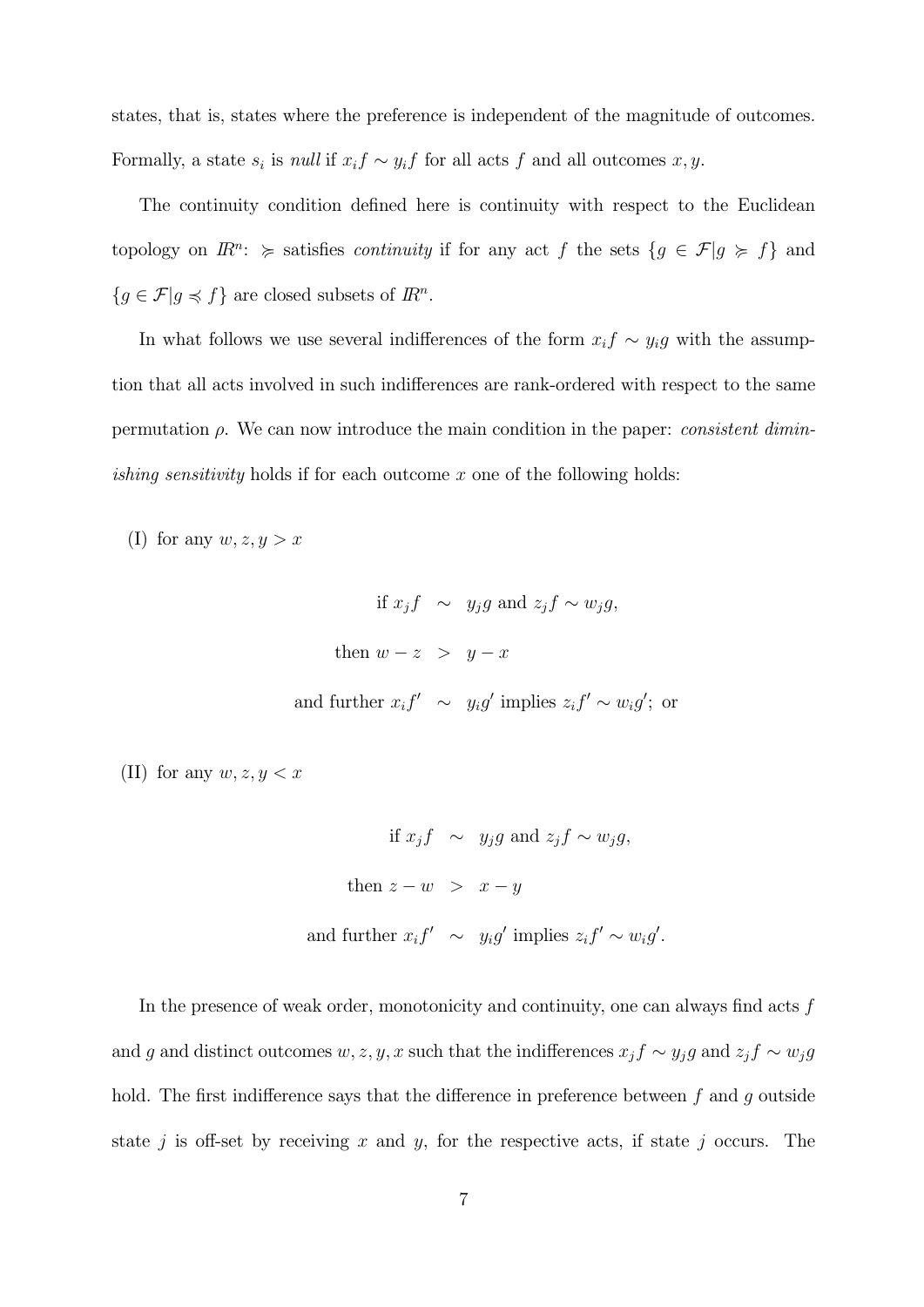second indifference says that the difference in preference between  $f$  and  $g$  outside state j is off-set by receiving  $z$  and  $w$ , for the respective acts, if state j occurs. One observes that the second indifference is obtained from the first by replacing  $x$  and  $y$  with  $z$  and  $w$ , respectively. Consistent diminishing sensitivity puts constraints on the relationship between  $y - x$  and  $w - z$  as explained next.

Suppose that x is such that the property  $(I)$  of consistent diminishing sensitivity holds. Further, assume that increasing x in state j of act f to z is as good as increasing y in state j of act  $g$  to a larger outcome  $w$ . Then, consistent diminishing sensitivity requires two features. First, a larger increment than  $y - x$  is needed to obtain the second indifference and, hence,  $w - z > y - x$ . Second, this "diminishing sensitivity" is required to be independent of the (pair of) acts  $f$  and  $g$  and the state  $j$ , so that the strict inequality is consistent across states. Such a finding is in agreement with risk aversion in the sense of diminishing marginal utility for increments in outcomes.

Suppose, however, that  $x$  is such that the property (II) of consistent diminishing sensitivity holds. Then those indifferences say that decreasing  $x$  in state  $j$  of act  $f$  to  $z$ is as bad as decreasing outcome  $y$  in state  $j$  of act  $g$  to a smaller  $w$ . The property now requires that a larger decrement than  $x - y$  is needed to obtain the second indifference and, hence,  $z - w > x - y$ . Similarly to the previous case, this "diminishing sensitivity" is required to be independent of the acts  $f$  and  $g$  and the state  $j$ . This latter finding is in agreement with risk seeking in the sense of diminishing marginal utility for decrements in outcomes.

Note, that consistent diminishing sensitivity does not require a distinction of outcomes into gains and losses. It only says that for each outcome  $x$  one of the constraints, (I) or (II) above, must hold. It may, therefore, occur that for all outcomes only the first constraint (I)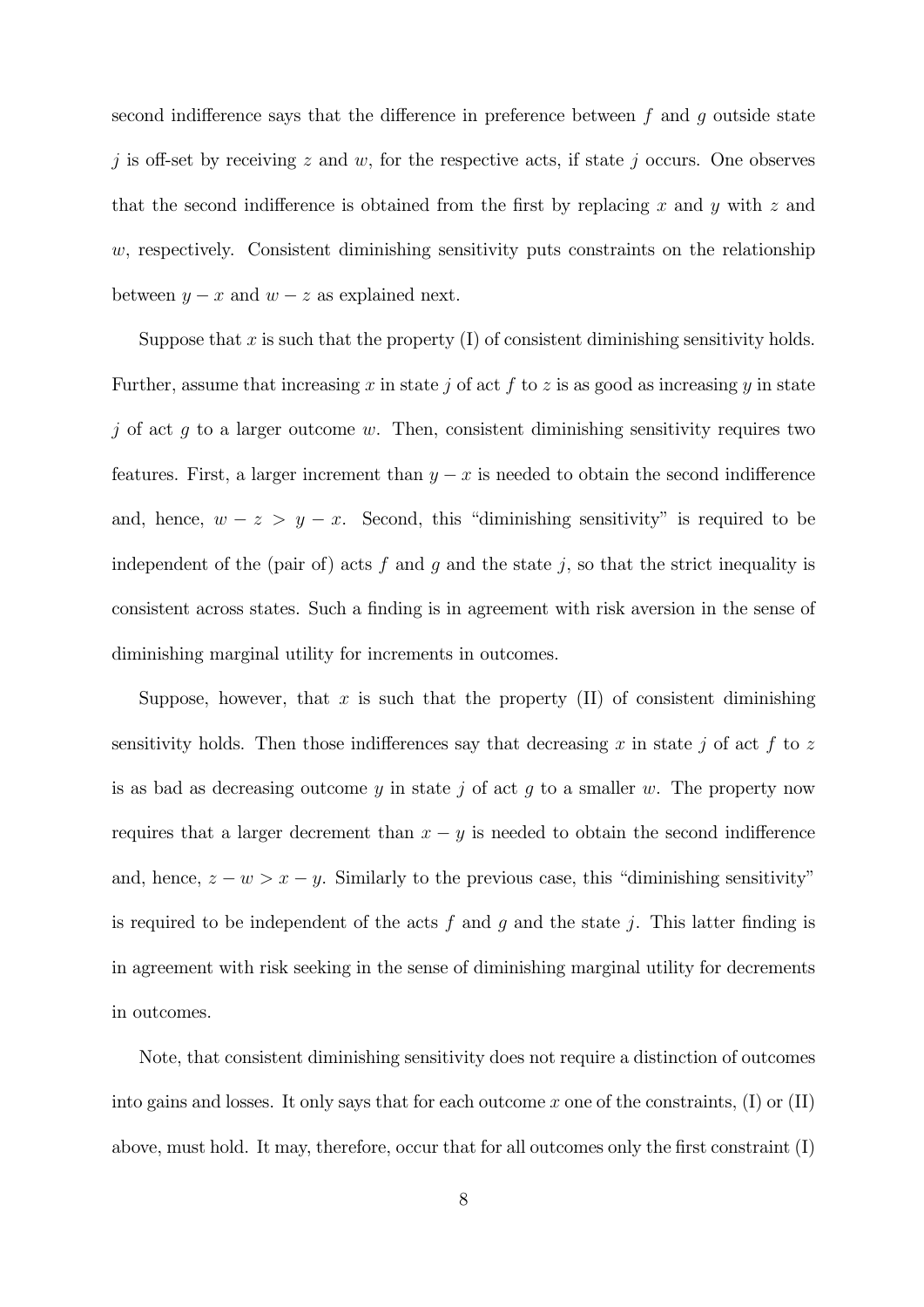holds. Or, it may be the case that for all outcomes only the second constraint (II) holds. It is worth noting at this stage that, in the presence of the other standard properties, if there exists some  $x$  for which constraint (I) is satisfied, then (I) must be satisfied for all  $x' > x$ ; and if there exists some x for which the second constraint (II) is satisfied, then (II) is satisfied for all  $x' < x$ . It, therefore, follows that if there exists an outcome  $x^+$ for which (I) holds and an outcome  $x^-$  for which (II) holds, then there exists a unique outcome  $r$  for which both (I) and (II) must hold, and this outcome  $r$  acts as a reference point for the preference  $\succeq$ .

The following calculus illustrates consistent diminishing sensitivity. We distinguish 3 cases: (A) First, suppose that CEU holds and that utility is strictly concave. Then substitution of CEU for the indifferences  $x_j f \sim y_j g$  and  $z_j f \sim w_j g$  and subtracting the first resulting equality from the second implies

$$
U(y) - U(x) = U(w) - U(z).
$$

The additional requirement of strict concavity for utility implies that  $w - z > y - x$  must hold. Recall that such preferences can be interpreted as PT preferences with the reference point being at minus infinity (that is, all outcomes are gains). Further, it must hold that  $x_i f' \sim y_i g'$  implies  $z_i f' \sim w_i g'$  for otherwise the above equality is violated. This implies that for each outcome  $x$  constraint  $(I)$  of consistent diminishing sensitivity holds.

In the second case (B) we assume that CEU holds with a strictly convex utility. Such preferences can then be interpreted as PT preferences with the reference point being at infinity (that is, all outcomes are seen as being losses). Similarly to case (A) it now follows that for each outcome  $x$  constraint (II) of consistent diminishing sensitivity holds.

For the third case  $(C)$  suppose that there exists an outcome r such that preferences are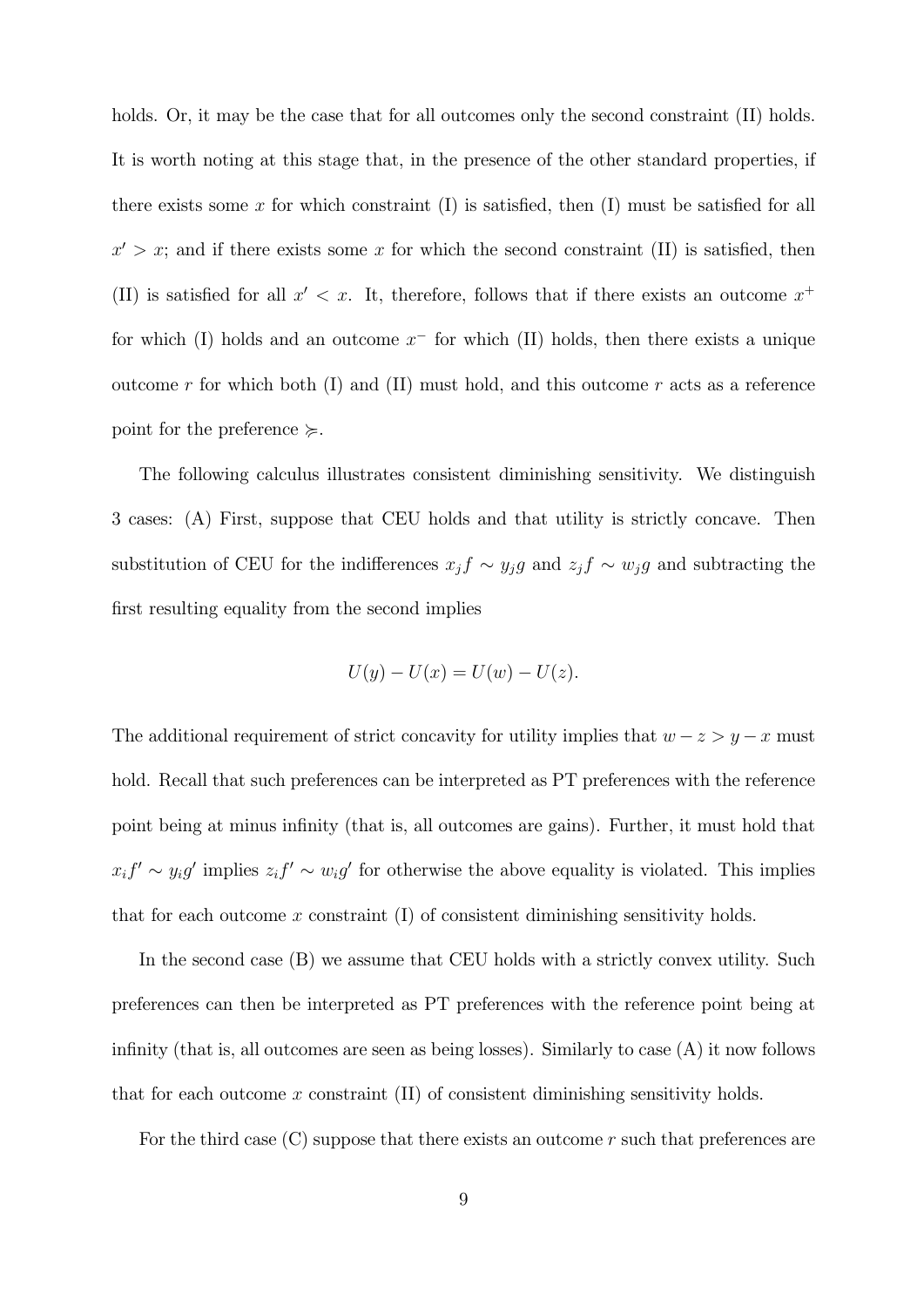represented by PT with U strictly concave (convex) for  $f(s) \geq (\leq)r$ . Then, substitution of PT for the indifferences  $x_j f \sim y_j g$  and  $z_j f \sim w_j g$  and subtracting the first resulting equality from the second implies

$$
U(y) - U(x) = U(w) - U(z)
$$

whenever  $w, z, y > x \geq r$  and the strict concavity of U implies  $w - z > y - x$ . Further,  $x_i f' \sim y_i g'$  implies  $z_i f' \sim w_i g'$ , for otherwise the above equality is violated. We also have

$$
U(y) - U(x) = U(w) - U(z)
$$

whenever  $w, z, y < x \leq r$  and the strict convexity of U implies  $z - w > x - y$ . Further,  $x_i f' \sim y_i g'$  implies  $z_i f' \sim w_i g'$ , for otherwise the above equality is violated. We conclude that in this case both  $(I)$  and  $(II)$  of consistent diminishing sensitivity hold at r.

The representing functional that agrees with either  $(A)$  or  $(B)$  or  $(C)$  is called *endoge*nous prospect theory (EPT). Note that consistent diminishing sensitivity is a necessary condition for EPT. The following theorem shows that, in the presence of the other standard preference conditions, consistent diminishing sensitivity is also sufficient for EPT. This is the main result of the paper:

THEOREM 1 Suppose that  $\succeq$  is a preference relation on  $\mathbb{R}^n, n \geq 3$ . Then the following two statements are equivalent:

- (i) EPT holds with strictly monotone capacities.
- (ii) The preference relation  $\succeq$  is a monotonic, continuous weak order satisfying consistent diminishing sensitivity.

Utility is a ratio scale and the capacities are unique. If the reference point  $r$  is finite it is uniquely determined.  $\Box$ 

The proof of Theorem 1 is presented in the Appendix.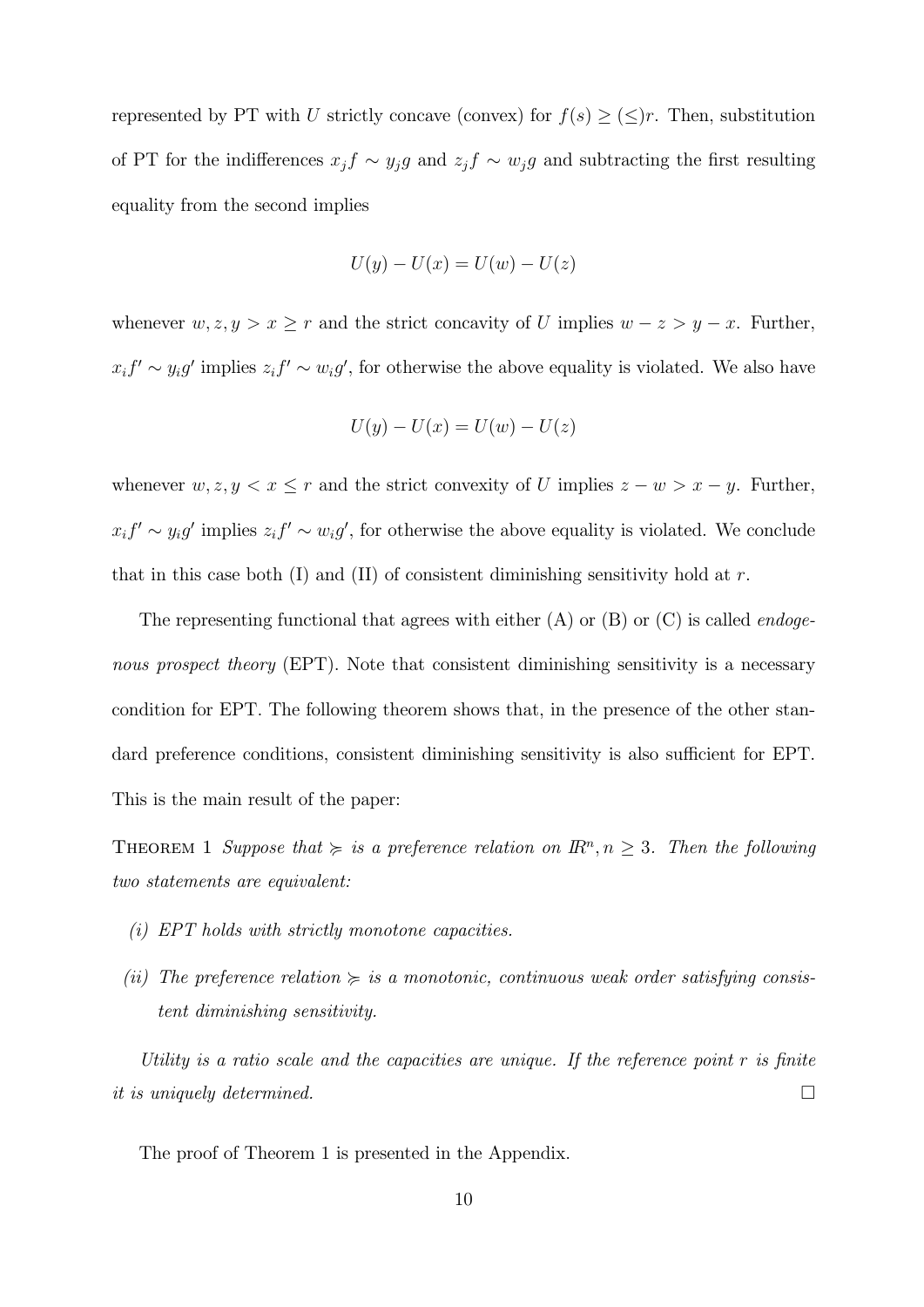#### 4 Conclusion

From a theoretical point of view, the mathematical tools used in our theory build on existing tools that were used to derive PT with exogenous reference points. The advances proposed in this paper are conceptually important. For PT to become a valuable tool for economic analyses the model needs a theoretical foundation of how to detect the reference point from preferences. This is a shortcoming in earlier derivations of PT, which has often been criticized, and our note proposes a solution that overcomes this hurdle. We think that this makes PT more sound as a theory and more acceptable. At the same time, this note clarifies on a fundamental aspect on prospect theory: like the classical subjective expected utility and other models of choice under uncertainty and ambiguity, PT belongs to the same family of models which are founded on common assumptions about preferences over uncertain acts.

### Appendix: Proof

To prove Theorem 1 we remark that deriving statement (ii) from statement (i) is standard in conjunction with the comments preceding Theorem 1 regarding consistent diminishing sensitivity. Next we assume statement (ii) and derive statement (i). We distinguish three cases:

Case 1: For all outcomes  $x$  we have condition (I) of consistent diminishing sensitivity satisfied. In this case the comonotonic tradeoff consistency of Köbberling and Wakker (2003) holds and it follows from their Theorem 8 that CEU holds (with uniqueness results as noted in their Observation 9  $(c)$ ). Further, locally, we can always find indifferences  $x_j f \sim y_j g$  and  $z_j f \sim w_j g$  for acts  $f, g$  a state  $j$  and outcomes  $w, z, y > x$ . Substitution of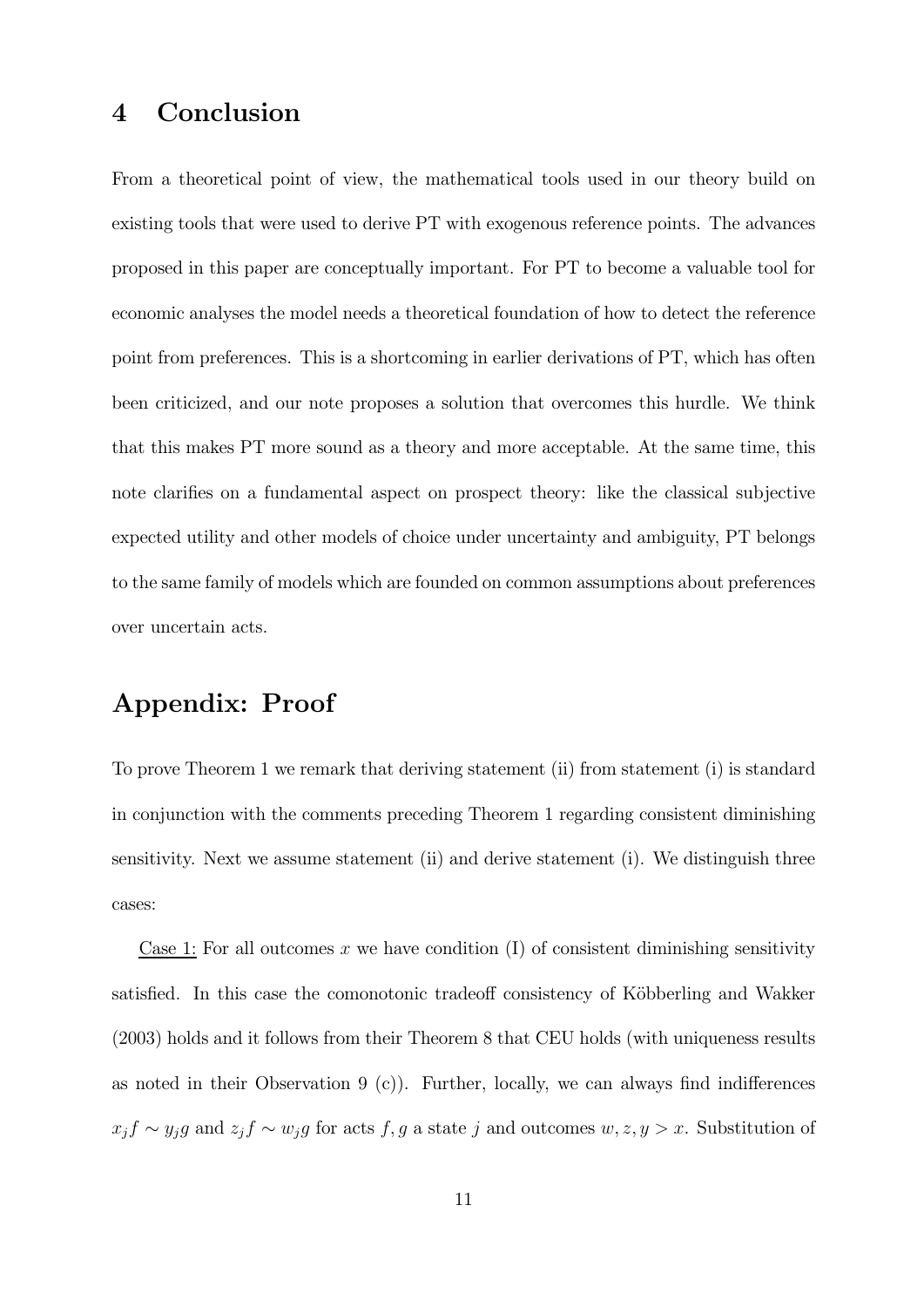CEU and subtraction of the first resulting equality from the second implies

$$
U(y) - U(x) = U(w) - U(z).
$$

Constant diminishing sensitivity demands  $w - z > y - x$  in this case. Because this implication must hold for any outcome x (and corresponding  $w, z, y > x$ ), it follows, first locally and then globally, that the utility function must be concave.

Case 2: For all  $x$  we have condition (II) of consistent diminishing sensitivity satisfied. Similar to the previous case, the results of Köbberling and Wakker (2003) hold and we obtain CEU. Further, consistent diminishing sensitivity implies, first locally and then globally, that the utility function is convex. Uniqueness results apply as noted in Observation 9 (c) of Köbberling and Wakker (2003).

Case 3: There exist an outcome  $x^+$  for which condition (I) of constant diminishing sensitivity holds and an outcome  $x^-$  for which condition (II) of consistent diminishing sensitivity holds. It then follows that there exists a unique outcome  $r$  for which both (I) and (II) must hold, which is the reference point for the preference  $\succeq$ . In this case consistent diminishing sensitivity implies the sign-comonotonic tradeoff consistency of Köbberling and Wakker (2003), and from their Theorem 12 we obtain that PT holds. By Proposition 8.2 in Wakker and Tversky (1993) the gain-loss consistency requirement can be dropped from statement (ii) in Theorem 12 in Köbberling and Wakker's (2003) when the number of states of nature exceeds 2, which is the case here. Similar to cases 1 and 2 above we derive strict concavity of utility for outcomes above  $r$  and strict convexity for utility for outcomes below  $r$ , first locally and then globally. Uniqueness results follow from Observation 13 in Köbberling and Wakker (2003).

Together cases 1—3 cover all possibilities and thus statement (i) follows. This completes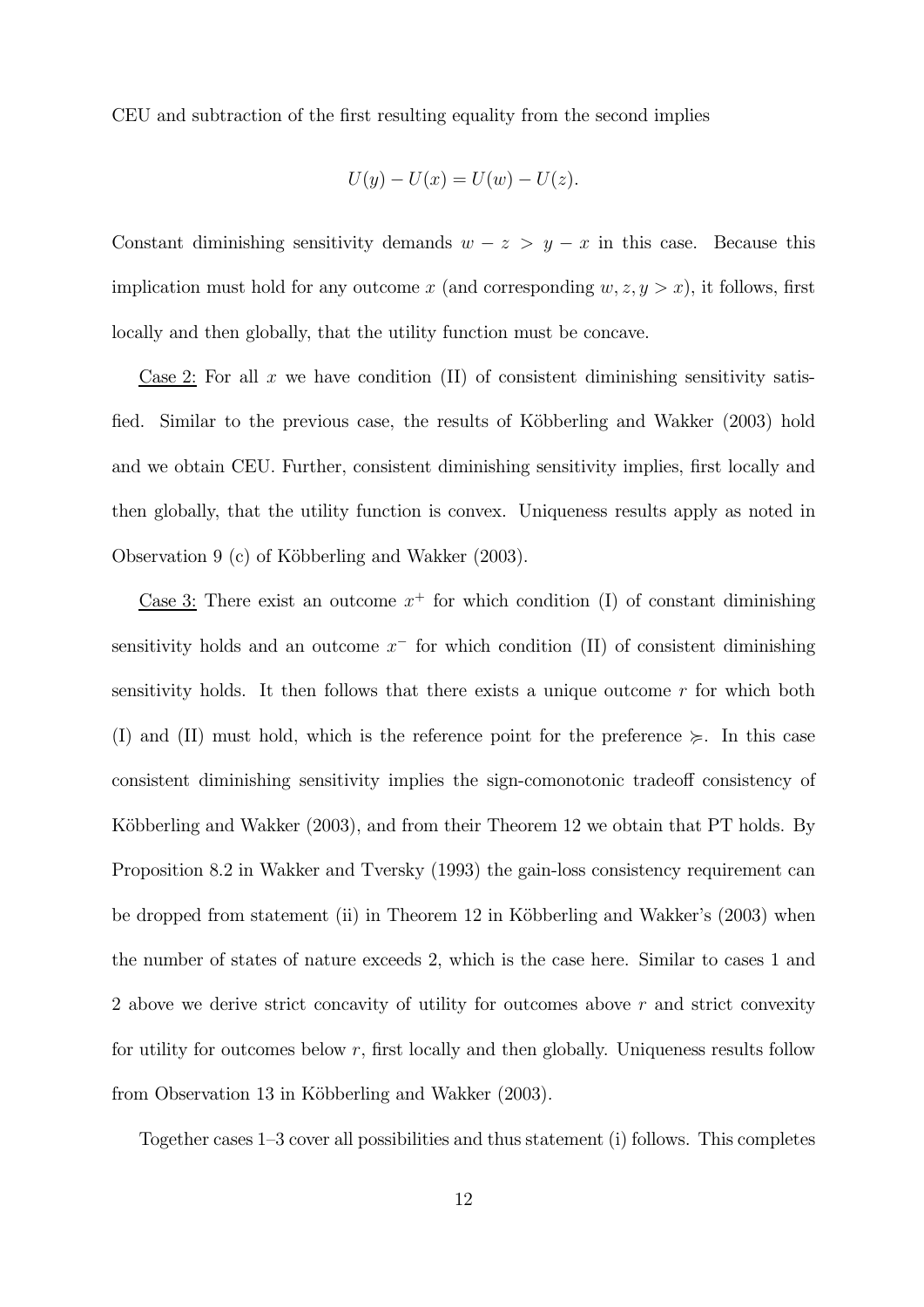to proof of the theorem.  $\Box$ 

### References

- Abdellaoui, M. (2000), "Parameter-free elicitation of utility and probability weighting functions," Management Science 46, 1497—1512.
- Abdellaoui, M., H. Bleichrodt, C. Paraschiv (2007) "Measuring loss aversion under prospect theory: A parameter-free approach," Management Science 53, 1659—1674.
- Abdellaoui, M., F. Vossmann and M. Weber (2005), "Choice-based elicitation and decomposition of decision weights for gains and losses under uncertainty," Management Science 51, 1384—1399.
- Budescu, D. V. and W. Weiss (1987), "Reflection of transitive and intransitive preferences: A test of prospect theory," Organizational Behavior and Human Decision Processes 39, 184—202.
- Camerer, C. F. (1989), "An experimental test of several generalized utility theories," Journal of Risk and Uncertainty 2, 61—104.
- Chateauneuf, A. and P. P. Wakker (1999), "An axiomatization of cumulative prospect theory for decision under risk," Journal of Risk and Uncertainty 18, 137—145.
- Currim, I. S. and R. K. Sarin (1989), "Prospect versus utility," Management Science 35, 22—41.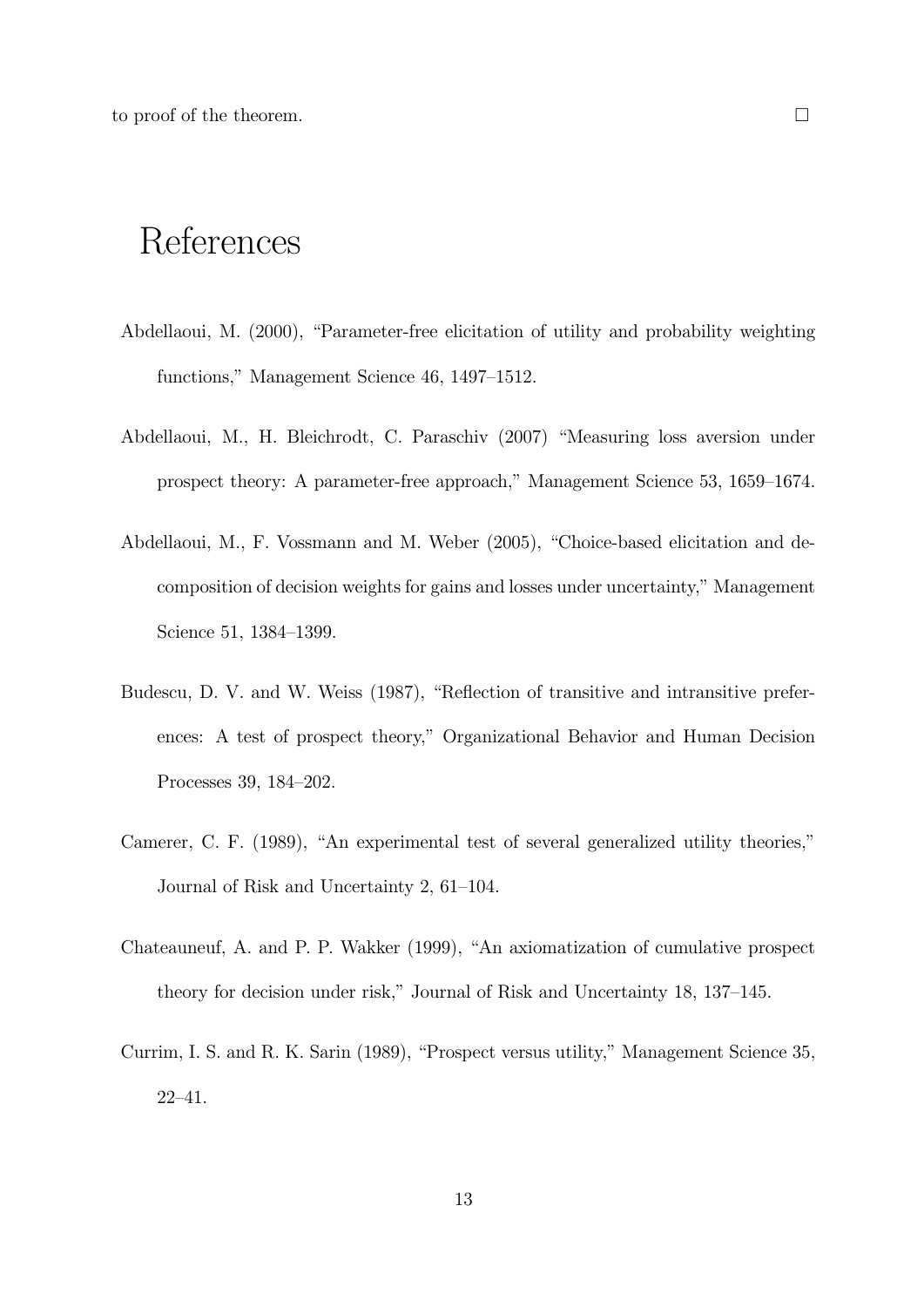- Dickhaut, J.W., K. McCabe, J.C. Nagode, A. Rustichini, K. Smith (2003) "The impact of the certainty context on the process of choice," Proceedings of the National Academy of Sciences 100, 3536—3541.
- de Martino, B., D. Kumaran, B. Seymour, R.J. Dolan (2006) "Frames, biases, and rational decision-making in the human brain," Science 313, August 4, 684—687.
- Fudenberg, D. (2006) "Advancing beyond Advances in Behavioral Economics," Journal of Economic Literature 44, 694—711.
- Gilboa, I. (1987), "Expected utility with purely subjective non-additive probabilities," Journal of Mathematical Economics 16, 65—88.
- Heath, C., S. Huddart, M. Lang (1999) "Psychological factors and stock option exercise," Quarterly Journal of Economics 114, 601—627.
- Hershey, J. C. and P. J. H. Schoemaker (1985), "Probability versus certainty equivalence methods in utility measurement: Are they equivalent?," Management Science 31, 1213—1231.
- Kahneman, D., A. Tversky (1979) "Prospect theory: An analysis of decision under risk," Econometrica 47, 263—291.
- Köbberling, V., P. P. Wakker (2003) "Preference foundations for nonexpected utility: A generalized and simplified technique," Mathematics of Operations Research 28, 395—423.
- Köszegi, B. and M. Rabin (2006), "A model of reference-dependent preferences," Quarterly Journal of Economics 121, 1133—1165.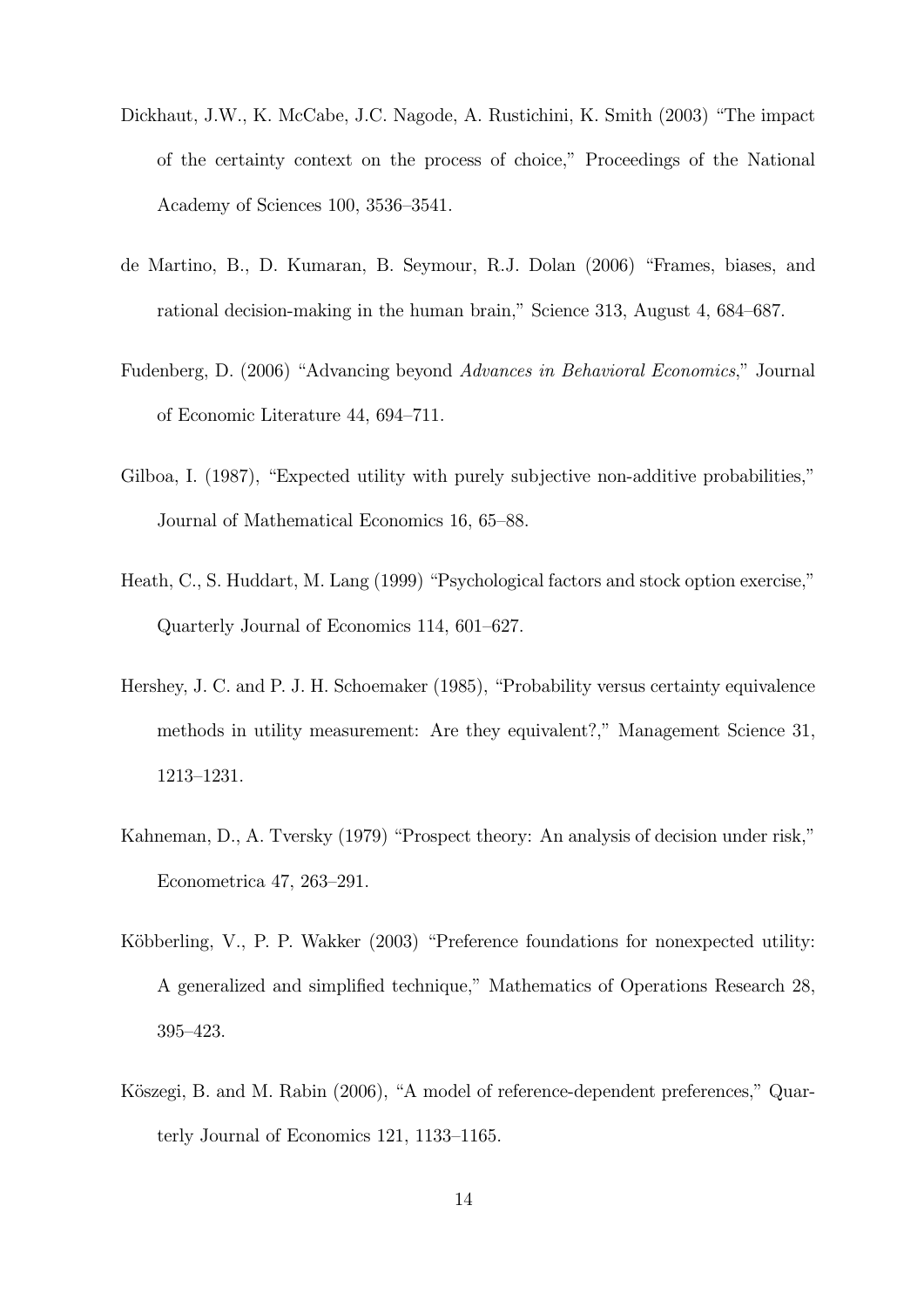- Köszegi, B. and M. Rabin (2007), "Reference-dependent risk attitudes," American Economic Review 97, 1047—1073.
- Luce, R. D. (1991), "Rank-and-sign dependent linear utility models for binary gambles," Journal of Economic Theory 53, 75—100.
- Luce, R. D. (2000), Utility of Gains and Losses: Measurement-Theoretical and Experimental Approaches, Lawrence Erlbaum Associates, New Jersey.
- Luce, R. D. and P. C. Fishburn (1991), "Rank- and sign-dependent linear utility models for finite first-order gambles," Journal of Risk and Uncertainty 4, 29—59.
- Pesendorfer, W. (2006) "Behavioral economics comes of age" Journal of Economic Literature 44, 712—721.
- Savage, L. J. (1954), The Foundations of Statistics, Wiley, New York.
- Schmeidler, D. (1989), "Subjective probability and expected utility without additivity," Econometrica 57, 571—587.
- Schmidt, U. (2003), "Reference-dependence in cumulative prospect theory," Journal of Mathematical Psychology 47, 122—131.
- Schmidt, U. and H. Zank (2005), "What is loss aversion?," Journal of Risk and Uncertainty 30, 157—167.
- Schmidt, U. and H. Zank (2008), "Risk aversion in cumulative prospect theory," Management Science 54, 208—216.
- Schmidt, U. and H. Zank (2009), "A simple model of cumulative prospect theory," Journal of Mathematical Economics 45, 308—319.